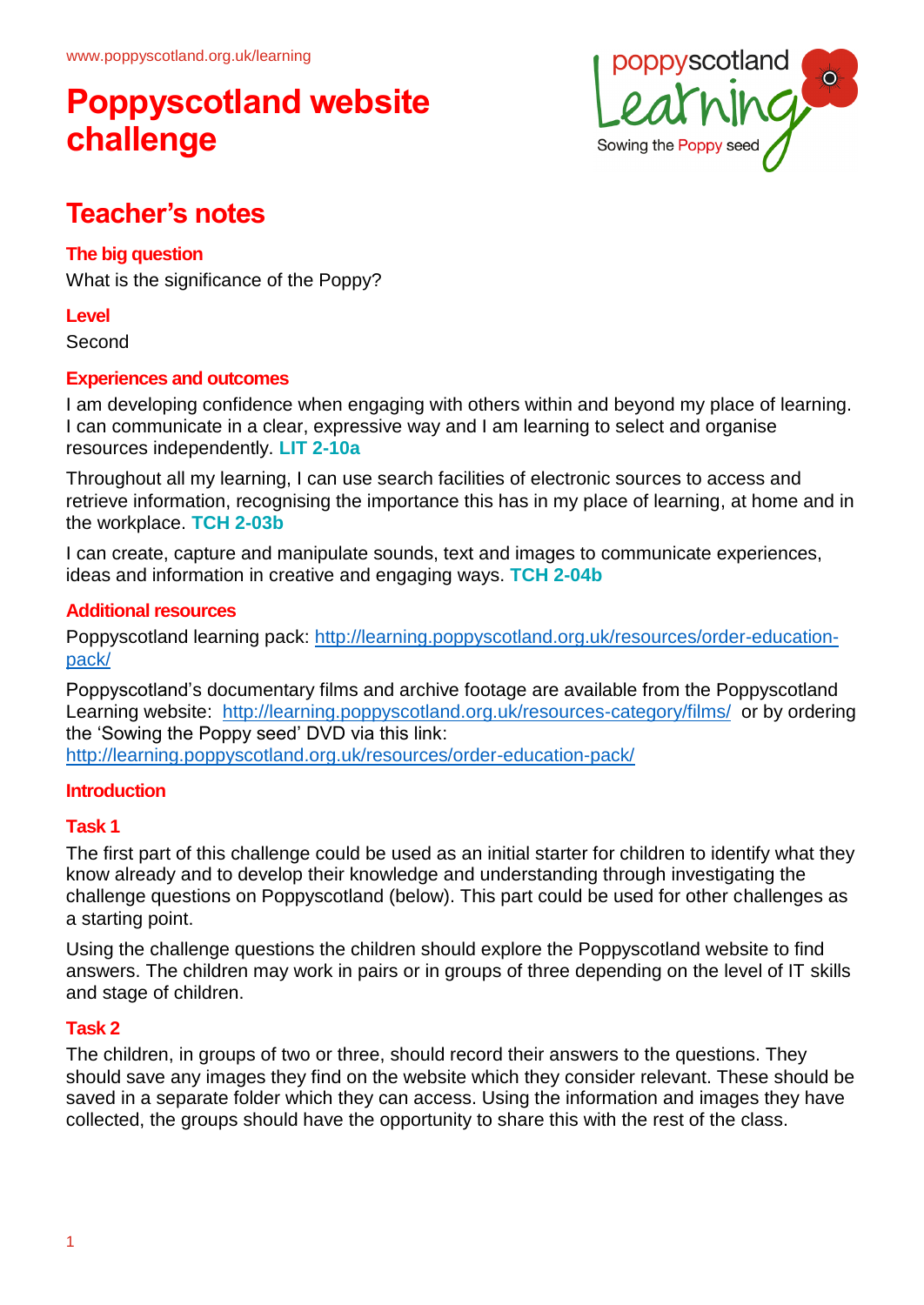

The class should agree upon how they would like to present their findings to the school. This may be in the form of a Microsoft PowerPoint presentation – the format should be decided upon collectively. The children should then agree on the messages and images to be included within the presentation. The children should then agree upon a fundraising idea (this may be the traditional method of selling poppies or one of the challenge ideas). A script for the presentation should also be finalised.

The class (or a group from the class) should present to a school assembly.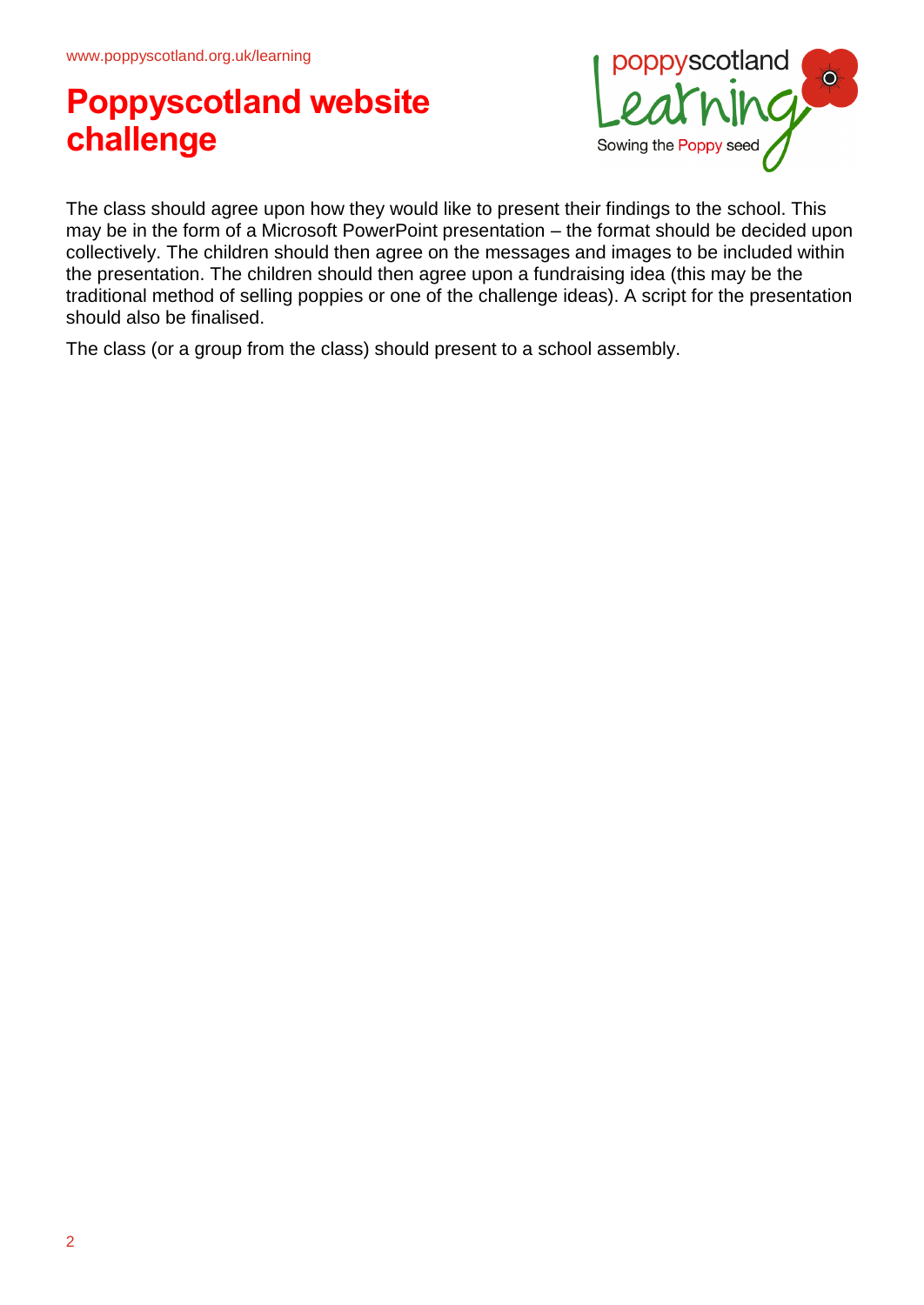

## **Your challenge**

#### **Task 1**

Use the Poppyscotland website [www.poppyscotland.org.uk/](http://www.poppyscotland.org.uk/) to find your information. 1. What is Poppyscotland?

- 2. How did the poppy become the symbol of remembrance?
- 3. When did Poppyscotland begin and what was it first called?
- 4. What is made at Lady Haig's Poppy Factory?
- 5. Who works at Lady Haig's Poppy Factory?
- 6. What is the money raised from the Scottish Poppy Appeal used for?
- 7. How much money was raised last year?
- 8. How many poppies and wreaths are made each year?
- 9. Apart from selling poppies, how else does Poppyscotland raise money?
- 10. What recent fundraising events have there been?
- 11. Why are there no leaves on Scottish poppies?
- 12. Who would you contact if you wanted to be a volunteer?

Now ask your teacher if you could watch the film 'Keeping the Poppy growing in Scotland' via this link<http://learning.poppyscotland.org.uk/resource/keeping-the-poppy-growing-in-scotland/> to find out more information about social enterprise.

#### **Learning intention**

I am learning to use the internet to help me with my learning and research the answers to different questions.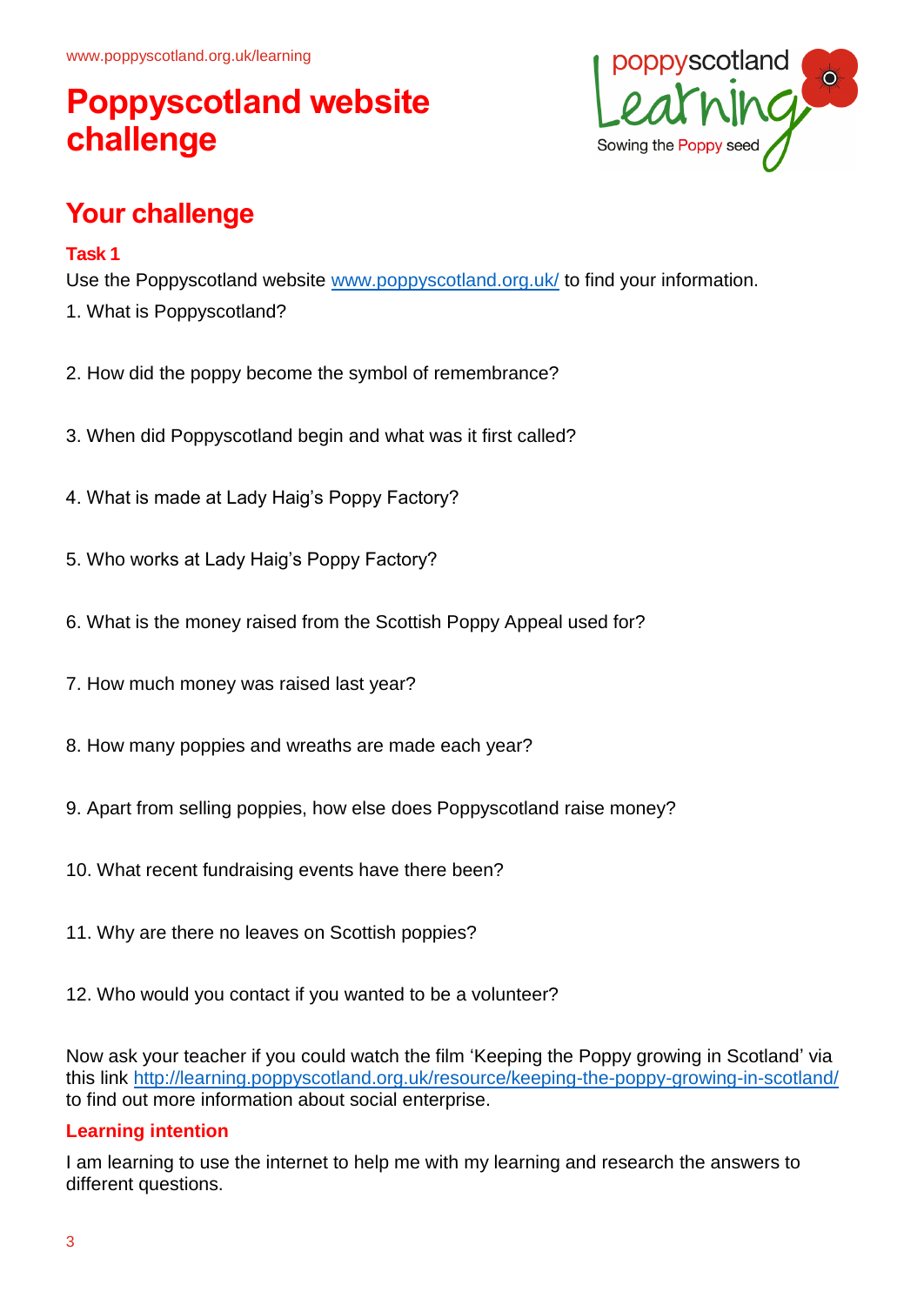

#### **Success criteria**

- Use the internet to find information.
- Answer the set questions.

#### **Task 2**

Poppyscotland would like your help in raising funds for the Scottish Poppy Appeal. In order to do so, you need to find out about Poppyscotland: who they are and what they do, so that you can speak at assembly and explain to the rest of the school.

You need to collect facts and then organise them in a way that would best show off your findings to the whole school.

#### **Rules**

- Work in groups of two or three.
- Record your findings on the fact sheet.
- Save any images you may find useful.
- You may choose to do a Microsoft PowerPoint presentation or another form of sharing.

#### **Timescale**

- To complete facts 2 hours in total.
- To prepare for presenting facts 2 hours.
- We will share all talks as a class and then choose who to represent us at the next assembly.

#### **Learning intention**

I am learning to work with a group to select relevant images for a presentation in order to present to an audience and a clear voice.

#### **Success criteria**

- Participate within group.
- Select appropriate images.
- Create a presentation.
- Present to audience in clear voice.